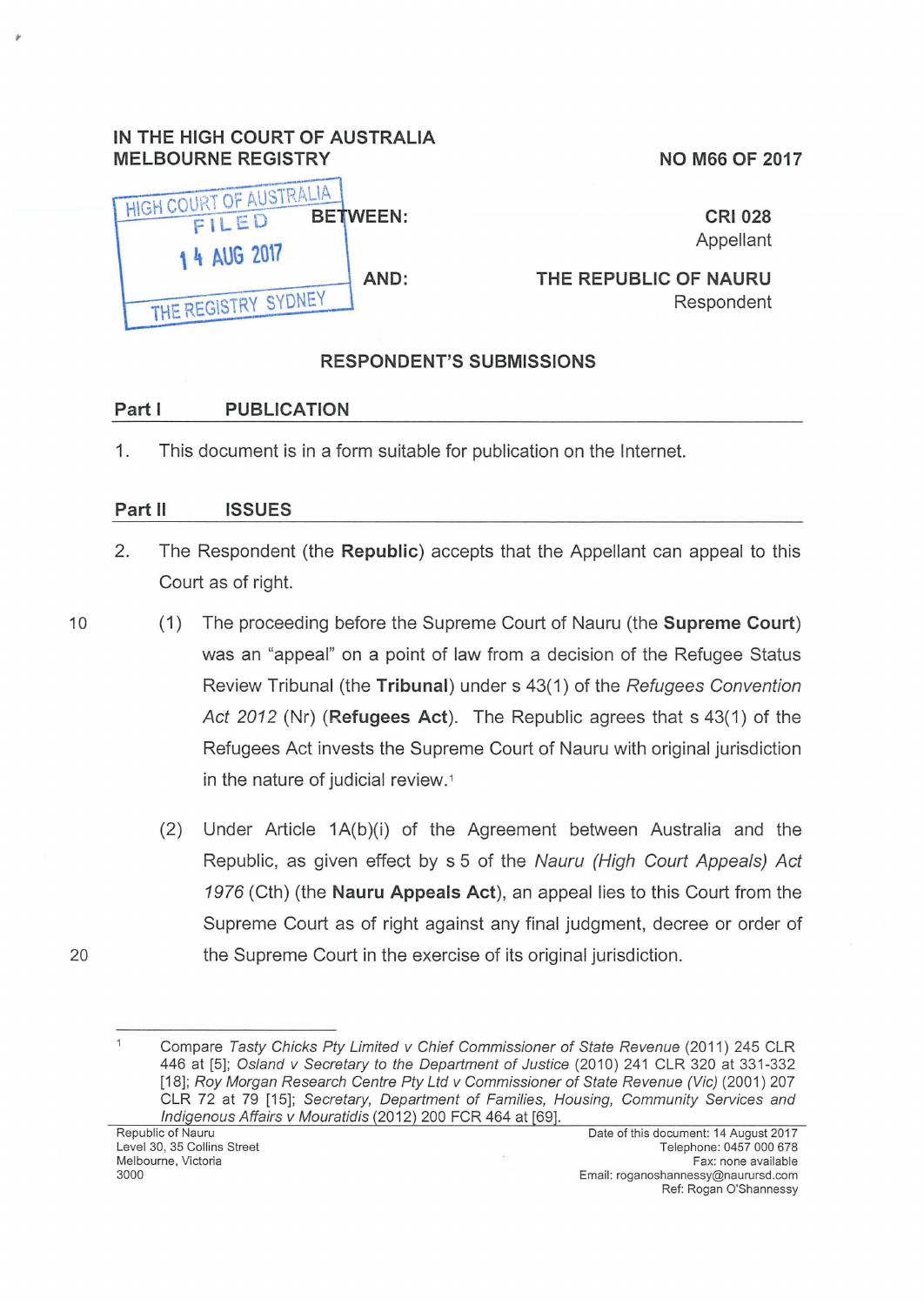- (3) The High Court, in the exercise of its jurisdiction under the Nauru Appeals Act, may affirm, reverse or modify the judgment given or order made by the Supreme Court, and may give such judgment or make such order as ought to have given or made by the Supreme Court: s 8 of the Nauru Act. By doing so, the High Court is exercising its original rather than appellate jurisdiction.<sup>2</sup>
- 3. The principal issue in this appeal is whether the Supreme Court erred in failing to hold that Tribunal did not properly apply the principles in relation to "internal relocation" to the circumstances of the present case. Each ground of appeal is 10 **b ultimately directed to a contention that, when assessing the Appellant's claims** to be owed protection as a refugee, including whether he could return to and live in his home area in Pakistan (referred to in the Appellant's Submissions as [K]) where there was no appreciable risk of the feared persecution, the Tribunal did not properly consider the position of the Appellant as a "family unit" together with his wife and child.
	- 4. The subsidiary issues are whether the Tribunal:
		- (1) properly considered whether it was reasonable to expect the Appellant to return to and live in his home area of [K];
- (2) failed to consider the position of the Appellant's wife when determining 20 that [K] was a home area of the Appellant; and
	- (3) properly considered the position of the Appellant's wife or family unit in the application of the relocation principles.
	- 5. On a fair reading of its reasons for decision, the Tribunal conducted an assessment of whether it was reasonable to expect the Appellant to "relocate" to [K] in order to avoid the localised risk of persecution that he faced in Karachi. The Tribunal concluded that the Appellant could "practically, safely and legally relocate to an area within Pakistan where he would not face any real risk of persecution or other serious or significant harm (at [101]), and that relocation would be reasonable in the sense that the Appellant could lead a relatively

<sup>&</sup>lt;sup>2</sup> Ruhani v Director of Police (No 1) (2005) 222 CLR 489 at 499-500 [9]-[10], 507-508 [39]-[41], 510-511 [49]), 527-528 [1 07]-[11 0].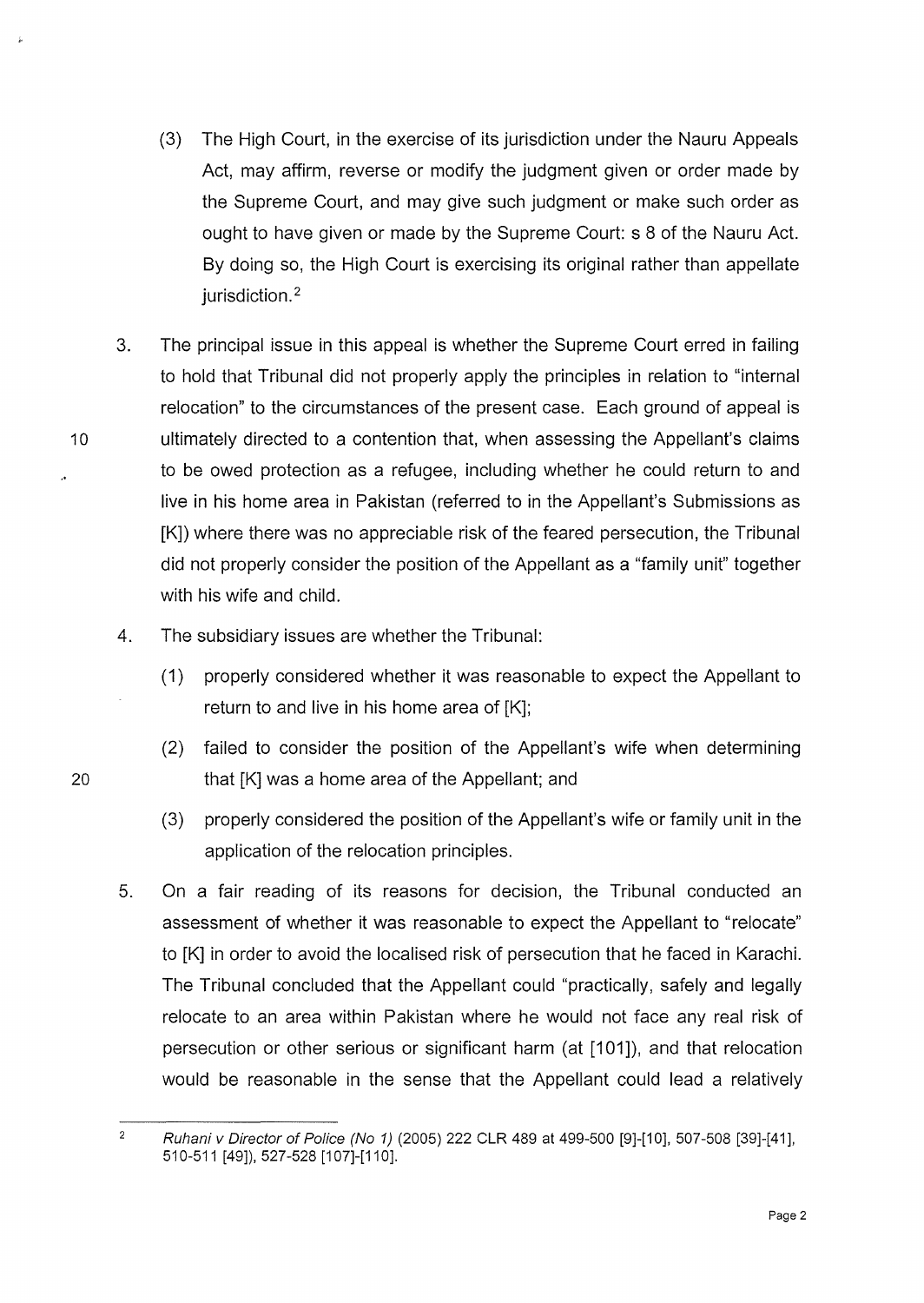normal life without undue hardship in all the circumstances" (at [1 02]-[1 03]). In order to obtain any relief in this Court, the Appellant must successfully impugn these findings on grounds of legal error - in other words, he must succeed on ground 3 of his notice of appeal, together with either ground 1 or ground 2.

### **Part** Ill **SECTION 788 NOTICES**

6. The Respondent has considered whether notices should be given under s 78B of the Judiciary Act 1903 (Cth), and concluded that no such notices are necessary.

#### **Part IV FACTUAL BACKGROUND**

- 10 7. The Appellant is a citizen of Pakistan and a Sunni Muslim. He was born in the district of [K] in the Punjab province, where he lived for about 21 years before moving to Karachi for work. His mother and brothers still reside in [K]. While he was living in Karachi, the Appellant married and had a child. His wife is a Shia Muslim. The Appellant left Pakistan in August 2013, and arrived in Australia on Christmas Island in December 2013 (when he was 30 years old), before being transferred to Nauru.
- 8. On 8 March 2014, the Appellant applied to the Secretary of Justice and Border Control (the **Secretary)** in Nauru for a Refugee Status Determination **(RSD)**  under the Refugees Act. On 19 May 2014, the Appellant was interviewed by an 20 RSD officer about his application. On 14 March 2015, the Secretary determined that the Appellant was not recognised as a refugee and was not a person to whom Nauru owed protection obligations either under the Refugees Convention or any other international instrument (AB 49-62).
	- 9. On 31 March 2015, the Appellant applied to the Tribunal for review of the Secretary's decision. On 11 June 2015, the Tribunal conducted an oral hearing of the Appellant's application for review, having received written submissions from the Appellant's lawyer dated 3 June 2015 (AB 29-) and 14 June 2015 (AB 99). On 13 August 2015, the Tribunal affirmed the Secretary's determination (AB 122-140).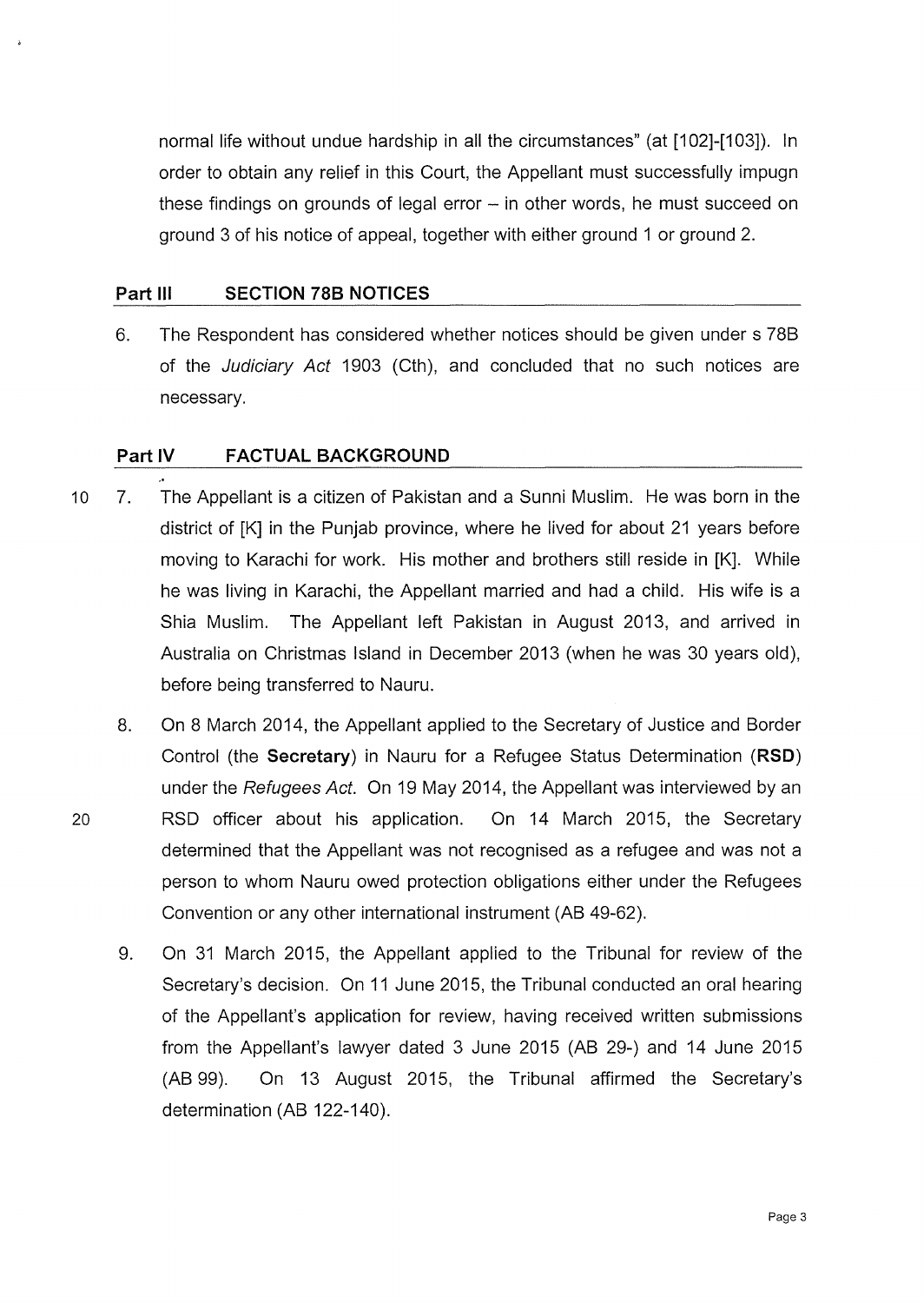- (1) In summary, the Appellant claimed to fear harm from the Muttahida Qaumi Movement **(MQM)** in Karachi, who had threatened him and forced him to attend numerous meetings and to contribute money to their cause: Tribunal reasons at AB 124 [9]-[13], 127-128 [32]-[39], 134 [72].
- (2) The Tribunal accepted that the Appellant had a well-founded fear of persecution in Karachi, in that there was a more than remote chance that he will encounter further threats or actual harm from the MQM in the reasonably foreseeable future: AB 136 [82]. However, the Tribunal found that this risk was localised to Karachi, and was not satisfied that the Appellant faced a reasonable possibility of persecution from the MQM outside of Karachi, including in his "home area" of [K]: AB 136 [83]-[84].
- (3) The Tribunal found that [K] was a "home area" for the purposes of its assessment, given the Appellant's close, longstanding and ongoing connection with the area, where the rest of his family resides: AB 135 [81].
- (4) The Tribunal found that the Appellant did not have a subjective fear of returning to [K], including with his wife: AB 134 [73]. While the Appellant had claimed that his family did not like his wife, he conceded that they could go to the Punjab region "but his wife didn't want to": AB 134 [73]. The Tribunal did not accept that the Appellant's family had any "significant issues with his wife": AB 135 [76], [80]. Rather, the Appellant and his wife could move to [K], but his wife did not want to move as she did not want to leave her own family in Karachi: AB 135 [76].
- (5) The Tribunal found that there was no real chance that the Appellant would experience persecution in [K] for reasons of his mixed Shia-Sunni marriage: AB 137 [88]-[89].
- (6) Accordingly, given the relative safety of [K], the Appellant was not a refugee for the purpose of the Act: AB 178 [93].
- (7) The Tribunal also separately concluded that it was reasonable to expect the Appellant to relocate to [K] (or some other part of the Punjab province) 30 from Karachi: AB138-139 [95]-[103]. The Tribunal found that there was no more than a remote possibility that the Appellant would experience

10

20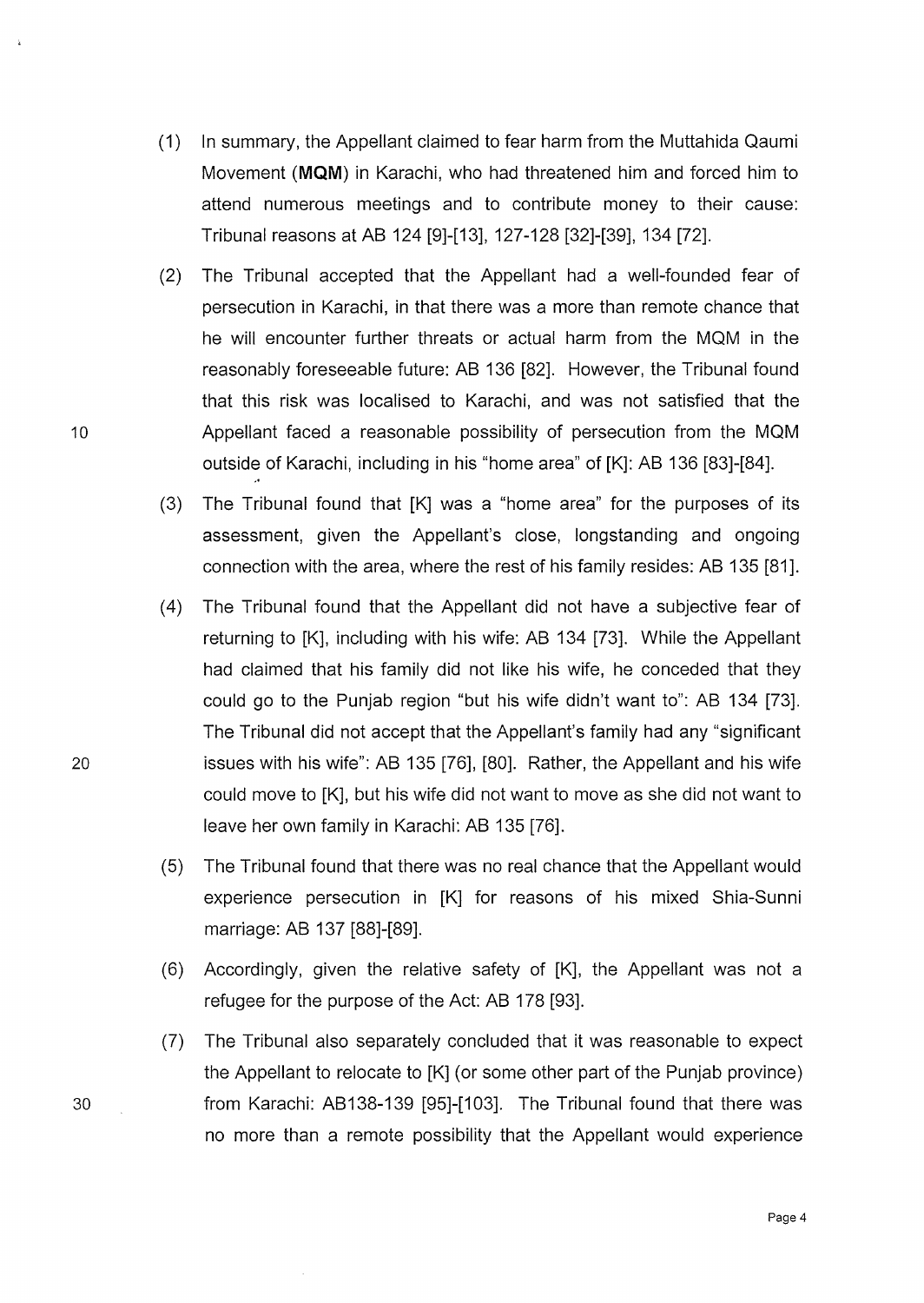harm if he relocated to such an area: AB 138-139 [100]-[101]. The Tribunal did not accept that the Appellant was estranged from his family or that he would lack a support network in [K]: AB 139 [102]. In particular, the Appellant would not have difficulty finding employment in [K]: AB 139 [102]. Accordingly, if the Appellant were to relocate to [K], he could "lead a relatively normal life without facing undue hardship in all the circumstances": AB 139 [103]. The Tribunal therefore concluded that relocation would be reasonable for the Appellant.

- 10. The Appellant appealed from the Tribunal's decision on a point of law under 10 s 43 of the Refugees Act. The Supreme Court dismissed the appeal, and relevant held that:
	- (1) The Tribunal's finding that [K] was a "home area" of the Appellant was a finding of fact that was open to the Tribunal (AB 203 [36]); and
	- (2) In determining whether [K] was the Appellant's home area and whether it was reasonable to expect the Appellant to move there to avoid persecution, the Tribunal had considered the Appellant's family situation and his wife's circumstances (AB 204 [43], 206 [51]-[52]).

### **PART V LEGISLATION**

11. This appeal turns on the definition of "refugee" under the Act. Accordingly, the 20 only statutory provisions necessary for the appeal are ss 3-6 of that Act, together with the Refugees Convention.

### **Part VI ARGUMENT**

### **The relocation principle**

12. lt is well established that an applicant will not be a refugee within the meaning of the Refugees Convention if, notwithstanding the existence of a well-founded fear of persecution in one part or region of his or her country of nationality, there is another part of the country in which he or she does not have a well-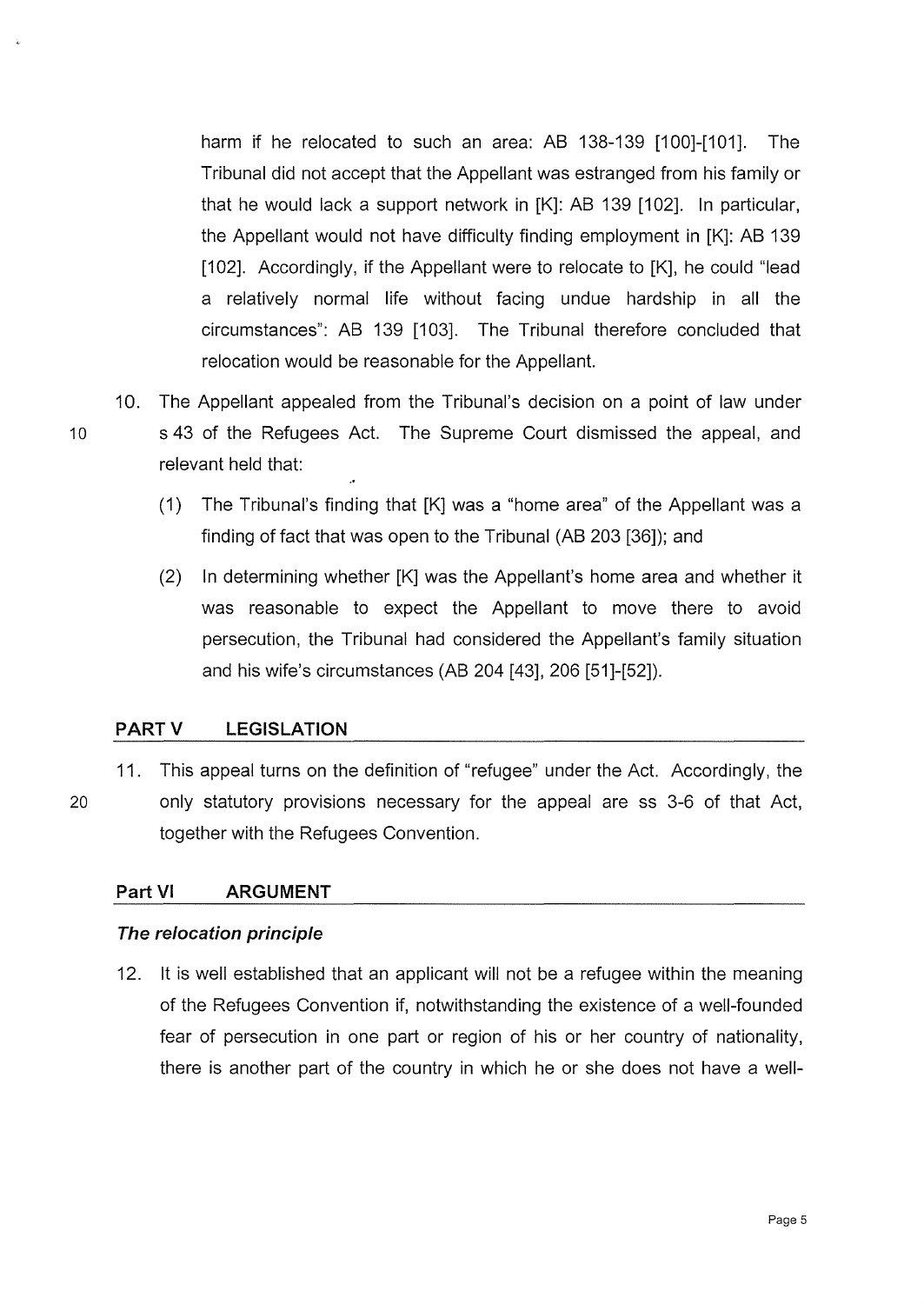founded fear of persecution and to which he or she can reasonably be expected to relocate.<sup>3</sup>

13. The principles in relation to "internal relocation" are distilled from the text of the Refugees Convention.<sup>4</sup> The High Court has accepted the approach of Lord Bingham in *Januzi* that, if a person could reasonably be expected to relocate to a place within his own country where he could have no well-founded fear of persecution, he or she is not outside his country "owing to" a wellfounded fear of persecution for a Convention reason - in such circumstances, the "causative condition" in the definition of "refugee" under Article 1A would not 10 be satisfied.<sup>5</sup> As the majority stated in SZSCA: $6$ 

> If a person could have relocated to a place within his own country where he could have no well-founded fear of persecution, and where he could reasonably be expected to relocate, then the person is outside the country of his nationality because he has chosen to leave it and seek asylum in another country. He is not outside his country owing to a wellfounded fear of persecution for a Convention reason. The person is not, within the Convention definition, a refugee.

14. In each case, the question of whether it is reasonable for a refugee applicant to relocate to a safe place within their country of origin is a factual inquiry that 20 turns on whether it is reasonable, in the sense of practicable, for him or her to relocate to an area where objectively there is no appreciable risk of the feared persecution, having regard to the particular circumstances of the applicant and the impact on him or her of relocation. <sup>7</sup>

<sup>3</sup>  SZATV v Minister for Immigration and Citizenship (2007) 233 CLR 18; Randhawa v Minister for Immigration, Local Government and Ethnic Affairs [1994] FCA 1253; 52 FCR 437; Januzi v Secretary of State for the Home Department [2006] 2 AC 426 at 440 [7] (Lord Bingham).

<sup>4</sup>  SZATV (2007) 233 CLR 18 at 24 [15].

<sup>5</sup>  See SZATV (2007) 233 CLR 18 at 25-26 [19]; Minister for Immigration and Border Protection v SZSCA (2014) 254 CLR 317 at 326-327 [22]-[23] (French CJ, Hayne, Kiefel and Keane JJ), 331 [39] (Gageler J).

<sup>6</sup>  (2014) 254 CLR 317 at 326-327 [23] (French CJ, Hayne, Kiefel and Keane JJ).

<sup>7</sup>  Minister for Immigration and Border Protection v SZSCA (2014) 254 CLR 317 at 327 [23]-[26]; SZATV v Minister for Immigration and Citizenship (2007) 233 CLR 18 at 26-27 [23]-[24] (Gummow, Hayne and Crennan JJ).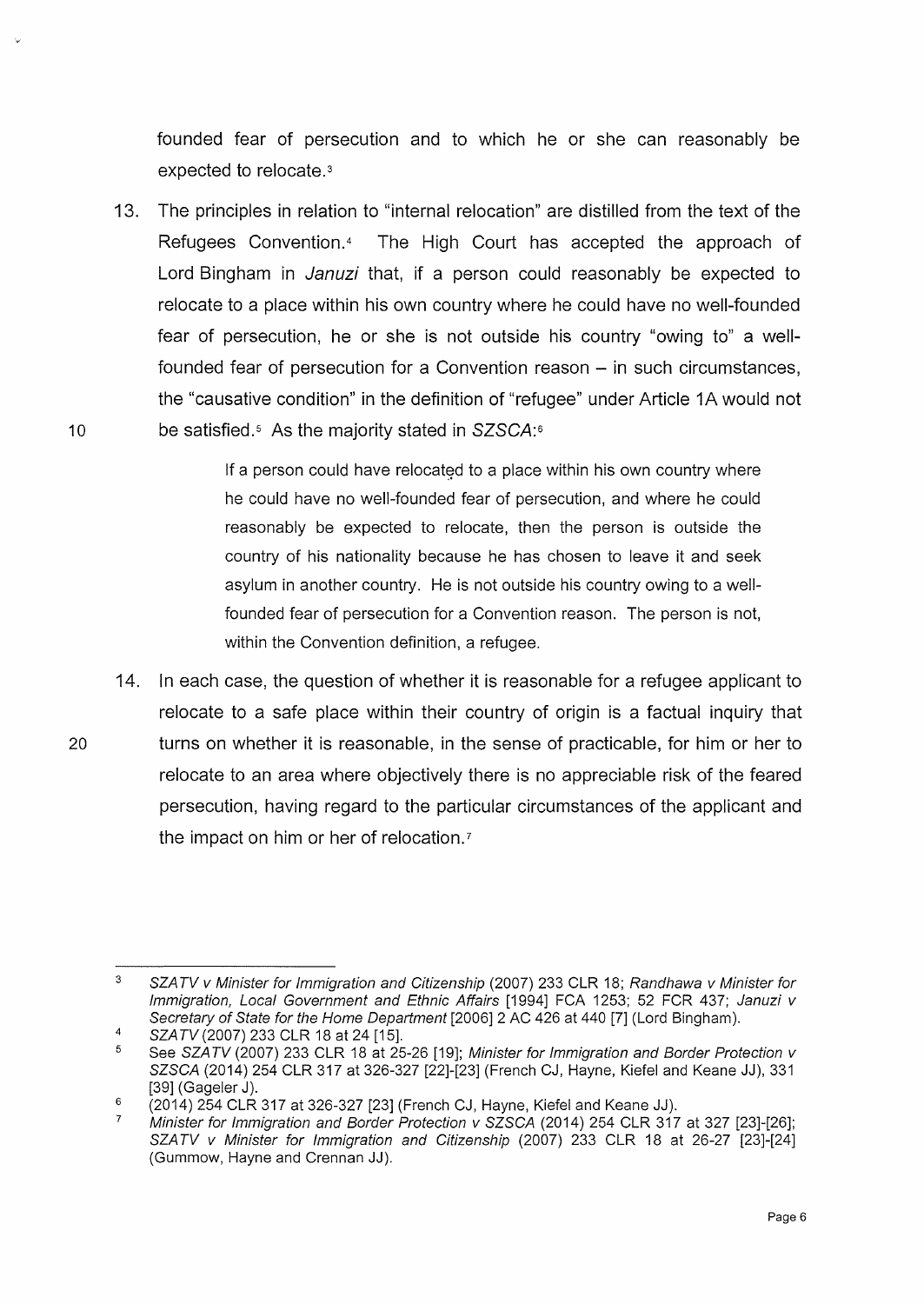- 15. A decision maker's task in assessing the availability of relocation is framed by reference to the particular arguments against relocation that are raised by an applicant seeking refugee status determination.<sup>8</sup>
- 16. The internal relocation principle, or the underlying principle from which it is derived, is not necessarily confined to cases in which an applicant faces a real chance of persecution in an area where he or she previously resided, but can safely relocate to a different part of the country in which there is no such risk of persecution. Thus, in SZSCA, the refugee applicant did not have a wellfounded fear of persecution in Kabul (where he had previously lived), but would 10 face a risk of persecution for a Convention reason if he were to travel on the roads outside Kabul (which he had previously done in the course of his ·' employment as a truck driver). The High Court concluded that, by analogy with the internal relocation principle, it was necessary to address whether the applicant could reasonably be expected to remain in Kabul and not drive trucks outside Kabul.<sup>9</sup> Such circumstances attracted the same underlying principle arising from the "causative condition" under the Convention definition of "refugee", namely whether the applicant was outside his or her country of nationality "owing to" a well-founded fear of persecution, if it could reasonably be expected that he could avoid persecution by remaining in Kabul.
- 20 17. Where the internal relocation principle (or an analogous principle) applies, there are two key issues for a decision-maker: (i) is there a place within the country of origin in which the applicant does not have a well-founded fear of persecution (i.e. the postulated safe place); and (ii) is it reasonable (in the sense of practicable) in all the circumstances to expect the applicant to return or move to that place?<sup>10</sup>

#### **The present appeal**

18. The Tribunal took the view that the relocation principle did not apply if there was an area in Pakistan which could be considered a "home area" of the

<sup>8</sup>  Randhawa v Minister for Immigration, Local Government and Ethnic Affairs [1994] FCA 1253; 52 FCR 437 at 442-443, especially at 443C-D (Black CJ), at 453 (Whitlam J agreeing).

<sup>9</sup>  SZSCA (2014) 254 CLR 317 at 327 [25], 328 [29] (French CJ, Hayne, Kiefel and Keane JJ); compare at 331 [39], 332 [40]-[41], 334 [46] (Gageler J).

<sup>10</sup>  See, for example, SZSCA (2014) 254 CLR 317 at 332 [41] (Gageler J).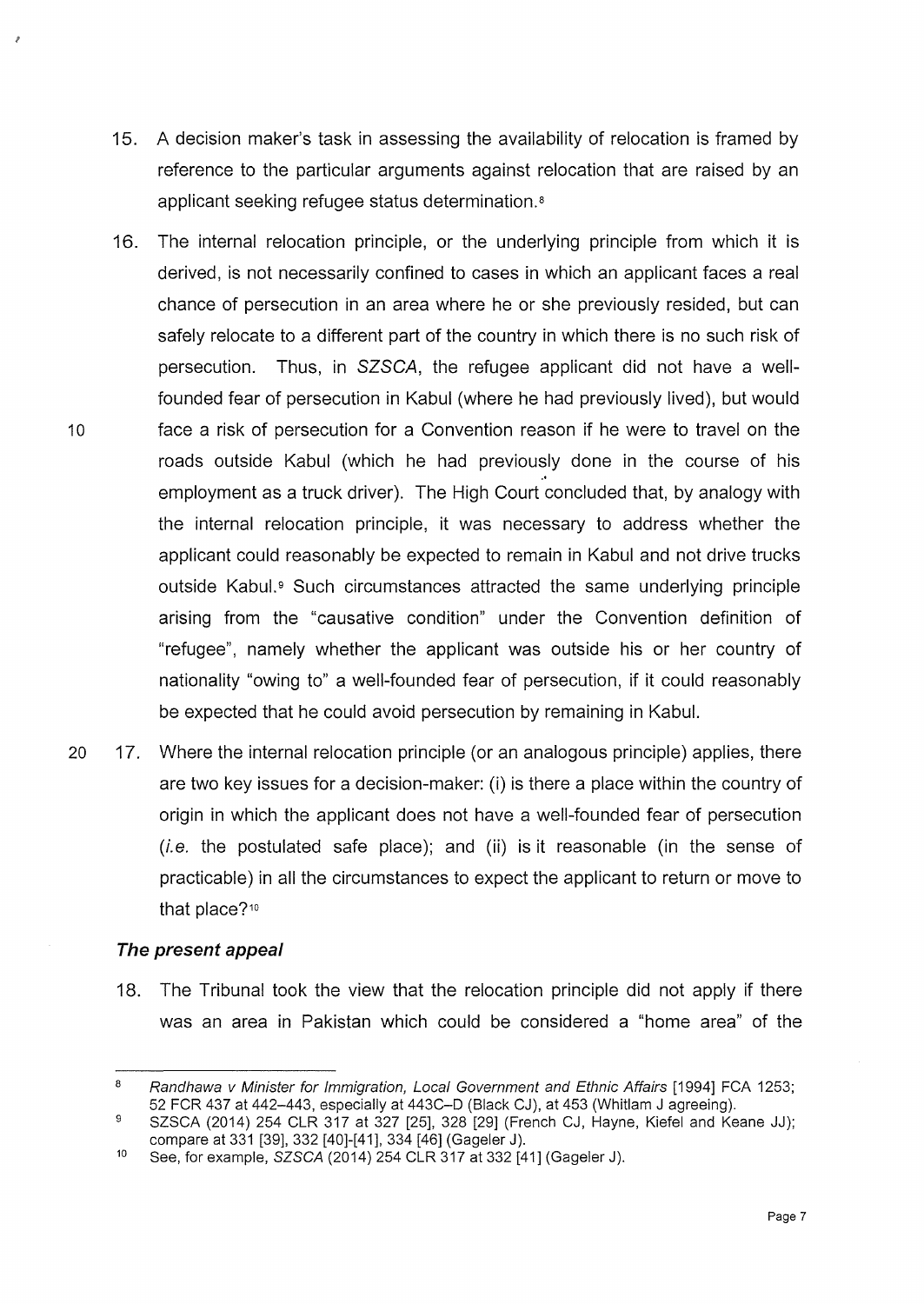Appellant and in which he did not have a well-founded fear of persecution: AB 135 [77]. However, as established by SZSCA, if only one part of the country (including a "home area") is safe for a refugee applicant, the decisionmaker may also be required to consider whether it is reasonable in all the circumstances to expect the applicant to remain in that place.

- 19. In this case, having concluded that the Appellant did not face a real chance of persecutory harm in [K], the Tribunal needed to consider whether it was reasonable to expect the Appellant to return to [K] and not to go to Karachi where there was a risk of such harm. Nevertheless, when the reasons for 10 decision are read as a whole, the Tribunal did properly consider whether it was reasonable to expect the Appellant to locate himself in [K] so as to avoid the persecution that he feared in Karachi.
	- (1) The Tribunal was aware that the Appellant claimed that he could not go to [K] because his wife didn't want to leave Karachi. This claim was put on two principal bases: first, that the Appellant and his wife would be at risk of harm if they were to go to [K]; and, second, that his wife was reluctant to leave her family in Karachi (at [11], [25], [46]-[50], [62]-[63]). <sup>11</sup>
	- (2) Having appraised the evidence, the Tribunal concluded that the Appellant in fact held no fear of returning to [K], including with his wife (at [73]-[75]). The Tribunal did not accept the Appellant's claims that his marriage to a Shia Muslim would cause problems with his family or more generally in  $[K]$ .
	- (3) The Tribunal concluded that there was nothing preventing the Appellant's wife from going to [K] other than that she did not want to leave her own family in Karachi (at [76]).
	- (4) Having regard to the location of the Appellant's family and his connections in [K], the Appellant would be able to "lead a relatively normal life without facing undue hardship" if he were to go there to avoid the harm that he feared in Karachi (at [102]-[103]).

20

<sup>11</sup>  See also AB 16.7, 32-33, 65 [17], 77.1, 83-85, 88.6, 91.5, 92.9, 101-102.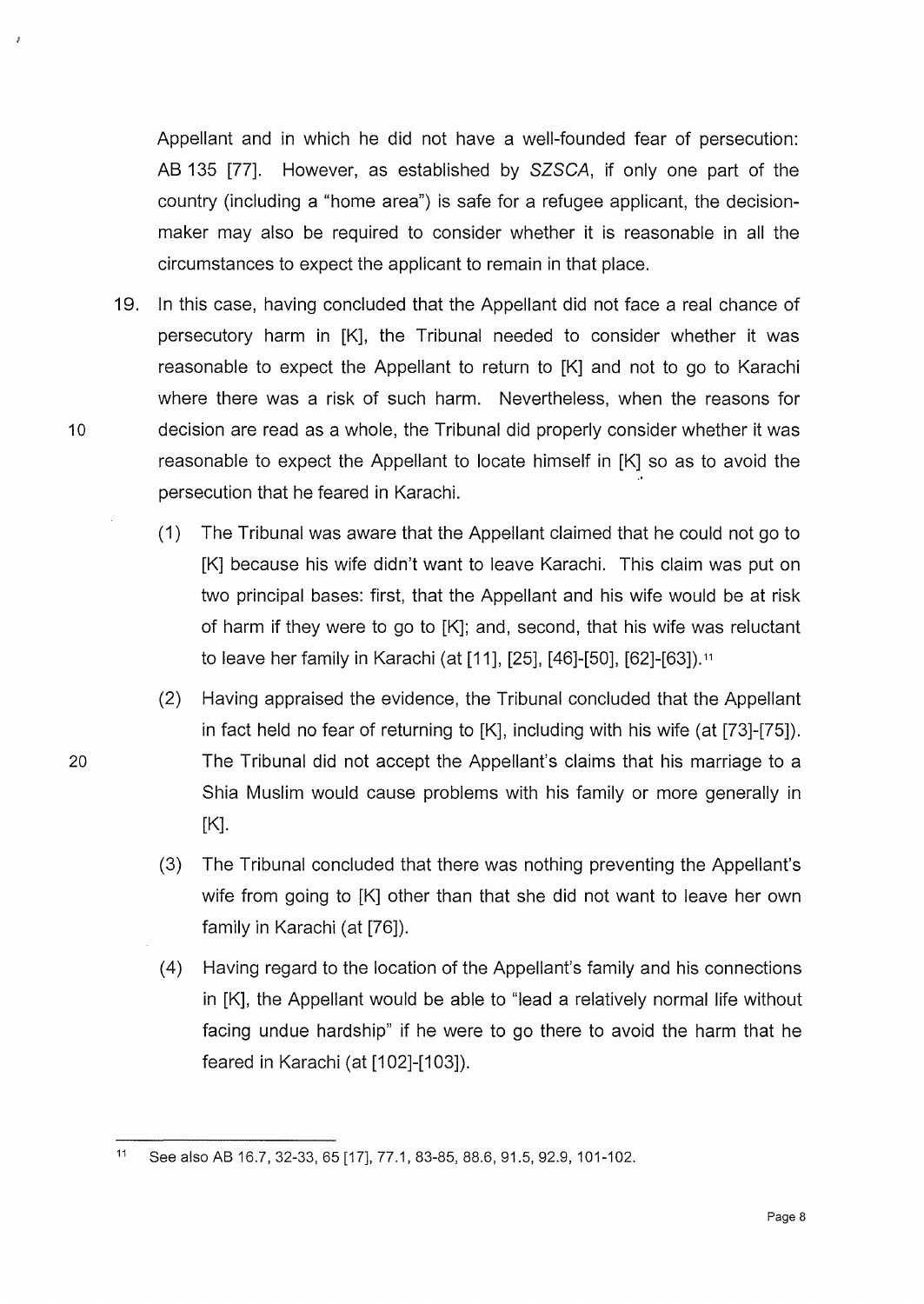- 20. When considering whether [K] was a "home area" for the Appellant, the Tribunal did not in terms address the reasonableness of moving to [K] as a location in which the Appellant could avoid persecutory harm. However, when the Tribunal's reasons are read as a whole, it can be inferred that the Tribunal had regard both to the Appellant's "close, longstanding and ongoing connection with [K] and to his wife's circumstances in making a finding that [K] was the Appellant's "home area". Further, it is implicit in this finding that the Tribunal reached a view that it was reasonable to expect the Appellant to move to such an area in order to avoid the risk of persecutory harm.
- 10 21. In any event, the Tribunal went on to give specific consideration to "the application of the ordinary relocation principles" in relation to whether it was<br>reasonable in all the circumstances to expect the Appellant to "relocate" to [K] or to some other part of the Punjab in which he did not face a risk of persecution or serious harm from the MQM (at [95]-[103]). The Tribunal addressed the arguments and objections that had been raised by the Appellant against his relocation to [K], including employment prospects and the existence of support networks. Having found that the Appellant's wife could move to [K] despite her reluctance to do so (i.e. there was no claim nor any finding by the Tribunal that the Appellant's wife and child would remain in Karachi and would 20 refuse to move to [K]), the issue of "family unity" did not directly arise.
- 22. In response to Ground 1 of the notice of appeal, the Republic submits that on a fair reading of the Tribunal's reasons as a whole, it did address and consider whether it was reasonable to expect the Appellant to return to his "home area" in [K]. The Tribunal's finding that relocation would be reasonable for the Appellant (at [103]) provides a separate and independent basis for its decision to affirm the Secretary's determination that he is not a refugee and is not owed complementary protection under the Refugees Act. The question whether or not the relocation principle applies to circumstances involving the relocation from one "home area" to another "home area" (including the correctness of the 30 decision in SZQEN *v* Minister for Immigration and Citizenship12 ) therefore does not arise, or was not critical to the Tribunal's ultimate decision. The Tribunal

<sup>12 (2012) 202</sup> FCR 514.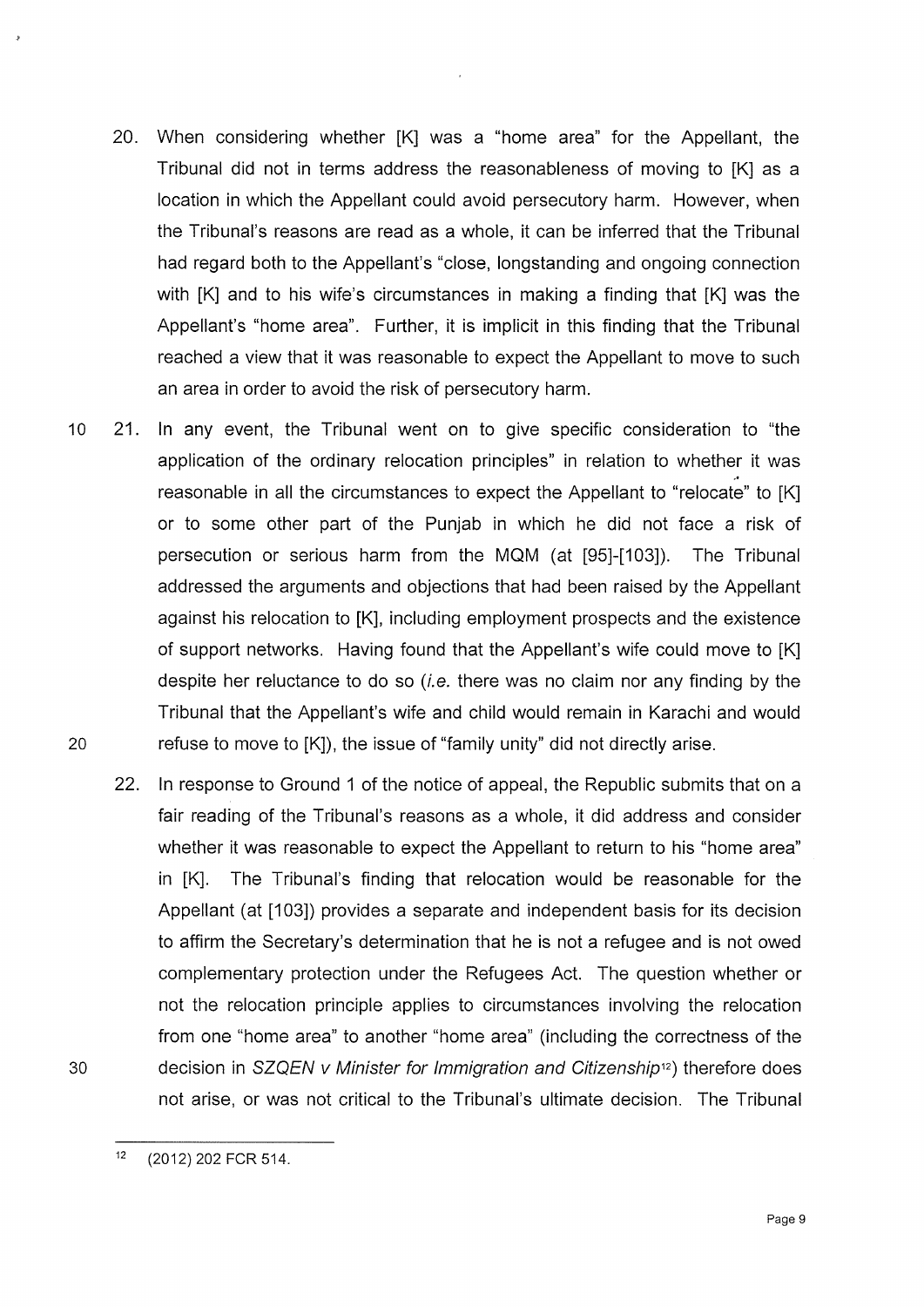did in fact make a finding that relocation to [K] was both possible and reasonable in the circumstances.

- 23. In response to Ground 2 of the notice of appeal, the Republic submits that, in finding that [K] was a "home area" of the Appellant, the Tribunal did not fail to have regard to the position of the Appellant's wife and his family situation. The primary judge was correct so to find: AB 204 [43]. The Tribunal's finding that [K] was a "home area" of the Appellant was a finding of fact that was open to the Tribunal: AB 203 [36]. In any event, the finding regarding the Appellant's "home area" (which is the subject of the challenge raised by Ground 2) is 10 largely academic given that the Tribunal considered the reasonableness of relocation to [K] in any event.
- 24. In response to Ground 3 of the notice of appeal, the Republic submits that the "reasonableness" of relocation arose in relation to the Appellant, as the person who feared persecution in Karachi, and the Tribunal was not required to address separately whether or not it was reasonable to expect the Appellant's wife to move to [K]. Rather, the wife's situation and her reluctance to move to [K] was relevant in assessing whether it was reasonable in all the circumstances to expect the Appellant to return or relocate to [K] in order to avoid the feared persecution. On the evidence before the Tribunal, the 20 Appellant did not claim that his wife could or would not move to [K]. The Tribunal specifically found that she could move to [K], and that neither the Appellant nor his wife would have any problems in [K] arising from their mixed marriage. In finding that the Appellant could "lead a relatively normal life without facing undue hardship" if he were to relocate to [K], the Tribunal had regard to the circumstances of the Appellant's wife and implicitly found that she would move with him to [K] despite her reluctance to do so. The primary judge was correct to find that the Tribunal took into account and dealt with the Appellant's arguments about his wife's circumstances in concluding that the Appellant could avoid the risk of harm by locating (or relocating) in [K]: AB 206 30 [51 ]-[52].
	- 25. Accordingly, the appeal should be dismissed as the primary judge did not err in failing to identify the errors alleged by the Appellant.

 $\ddot{\phantom{a}}$